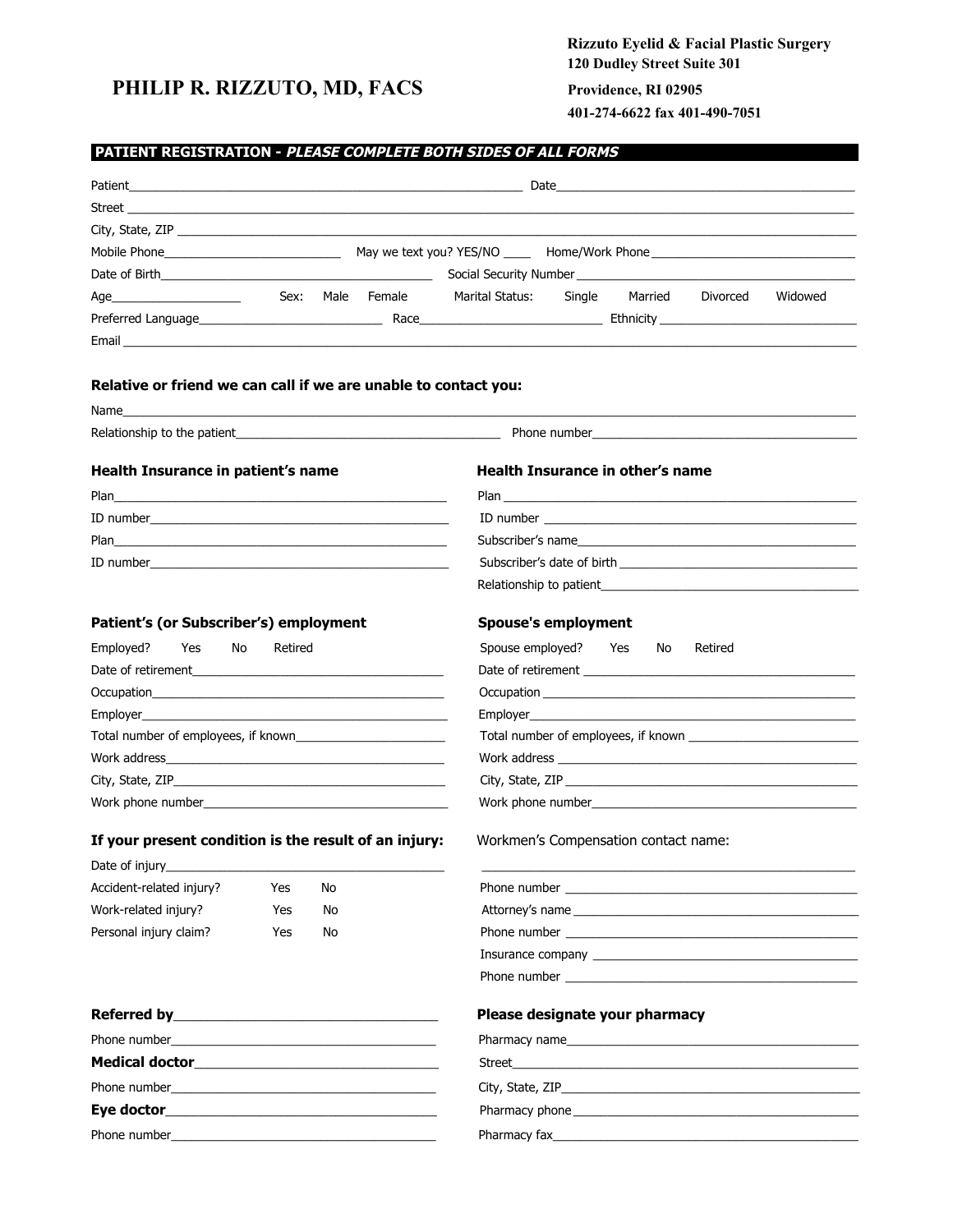#### .**AUTHORIZATION AND ASSIGNMENT OF BENEFITS………**…………………………………………………………………………………………….

□ Philip R. Rizzuto, MD, FACS

Patient\_\_\_\_\_\_\_\_\_\_\_\_\_\_\_\_\_\_\_\_\_\_\_\_\_\_\_\_\_\_\_\_\_\_\_\_\_\_\_\_\_\_\_\_\_\_\_\_\_\_\_\_\_\_\_\_\_\_\_\_\_\_\_

**Release of Medical Records** I hereby authorize any hospital, physician, medical practitioner, clinic, other medical or medically related facility, pharmacy, insurance company, or government agency to disclose or furnish to the provider named any and all information with respect to any medical condition including injury, medical history, consultation, or treatments, and copies of all applicable records that may be requested. A xerographic copy of this authorization is to be considered as valid as the original.

**Electronic Transmission** My records may be transmitted electronically, and I authorize the provider named to do so. If they are received by another party in error, I absolve the provider named of all and any liability relating to such submission of said records.

**Telehealth** I will consent to a telehealth visit.

**Photography Consent** Photographs may be taken for diagnostic purposes, medical records, and documentation. I hereby authorize further use of those photographs for teaching purposes, to illustrate scientific papers or medical books, at any time hereafter without inspection or approval on my part of the finished product or specific use to which these photographs may be applied. I understand that my name will not be disclosed when the photos are used for these teaching purposes, and in most circumstances full-face is not used.

**Assignment of Benefits**  I request that payment of medical benefits, or authorized Medicare benefits, be made on my behalf to the provider named for any services furnished me by that provider. I authorize any holder of medical information about me to release to any agency or insurance company or (for Medicare beneficiaries) to the Health Care Financing Administration and its agents, any information needed to determine these benefits payable for related services.

Acknowledgement I understand this assignment does not lessen my financial responsibility for any charges not covered by this authorization.

 $\_$  , and the state of the state of the state of the state of the state of the state of the state of the state of the state of the state of the state of the state of the state of the state of the state of the state of the

Signature of Patient or Representative Date Date of Patient or Representative Date

Representative's Relationship to Patient

#### PATIENT REGISTRATION - PLEASE COMPLETE BOTH SIDES OF ALL FORMS

 $\mathcal{L}_\mathcal{L}$  , and the set of the set of the set of the set of the set of the set of the set of the set of the set of the set of the set of the set of the set of the set of the set of the set of the set of the set of th

Patient\_\_\_\_\_\_\_\_\_\_\_\_\_\_\_\_\_\_\_\_\_\_\_\_\_\_\_\_\_\_\_\_\_\_\_\_\_\_\_\_\_\_\_\_\_\_\_\_\_\_\_\_\_\_\_\_\_\_\_\_\_\_\_\_

**Notice of Privacy Practices** provides information about how we use and disclose protected health information about you. The notice contains a Patient Rights section describing your rights under the law. You have the right to review our notice before signing this consent. The terms of our notice may change. If we do change our notice, you may obtain a revised copy by contacting our office.

By signing this form, you consent to Philip R. Rizzuto, MD, FACS use and disclosure of protected health information about you for treatment, payment, and health care operations. This includes any photographs taken for diagnostic purposes. You have the right to revoke this consent, in writing, signed by you. However, such revocation shall not affect any disclosures we have already made in reliance on your prior consent. Ophthalmic Plastic Surgery provides this form to comply with the Health Insurance Portability and Accountability Act of 1996 (HIPAA).

#### **The patient understands that:**

- Protected health information may be disclosed or used for treatment, payment, and health care operations.
- Philip R. Rizzuto, MD, FACS has a Notice of Privacy Practices and that the patient has had the opportunity to review this notice.

 $\_$  , and the state of the state of the state of the state of the state of the state of the state of the state of the state of the state of the state of the state of the state of the state of the state of the state of the

● Philip R. Rizzuto, MD, FACS reserves the right to change the Notice of Privacy Practices.

 $\mathcal{L}_\mathcal{L}$  , and the set of the set of the set of the set of the set of the set of the set of the set of the set of the set of the set of the set of the set of the set of the set of the set of the set of the set of th

 $\mathcal{L}_\mathcal{L}$  , and the set of the set of the set of the set of the set of the set of the set of the set of the set of the set of the set of the set of the set of the set of the set of the set of the set of the set of th

- The patient may revoke this consent in writing at any time and all future disclosures will then cease.
- Philip R. Rizzuto, MD, FACS may condition treatment upon the execution of this consent form.

#### **This consent was signed by:**

Signature of Patient or Representative Date Date Date Date Date

Relationship to Patient (if other than patient)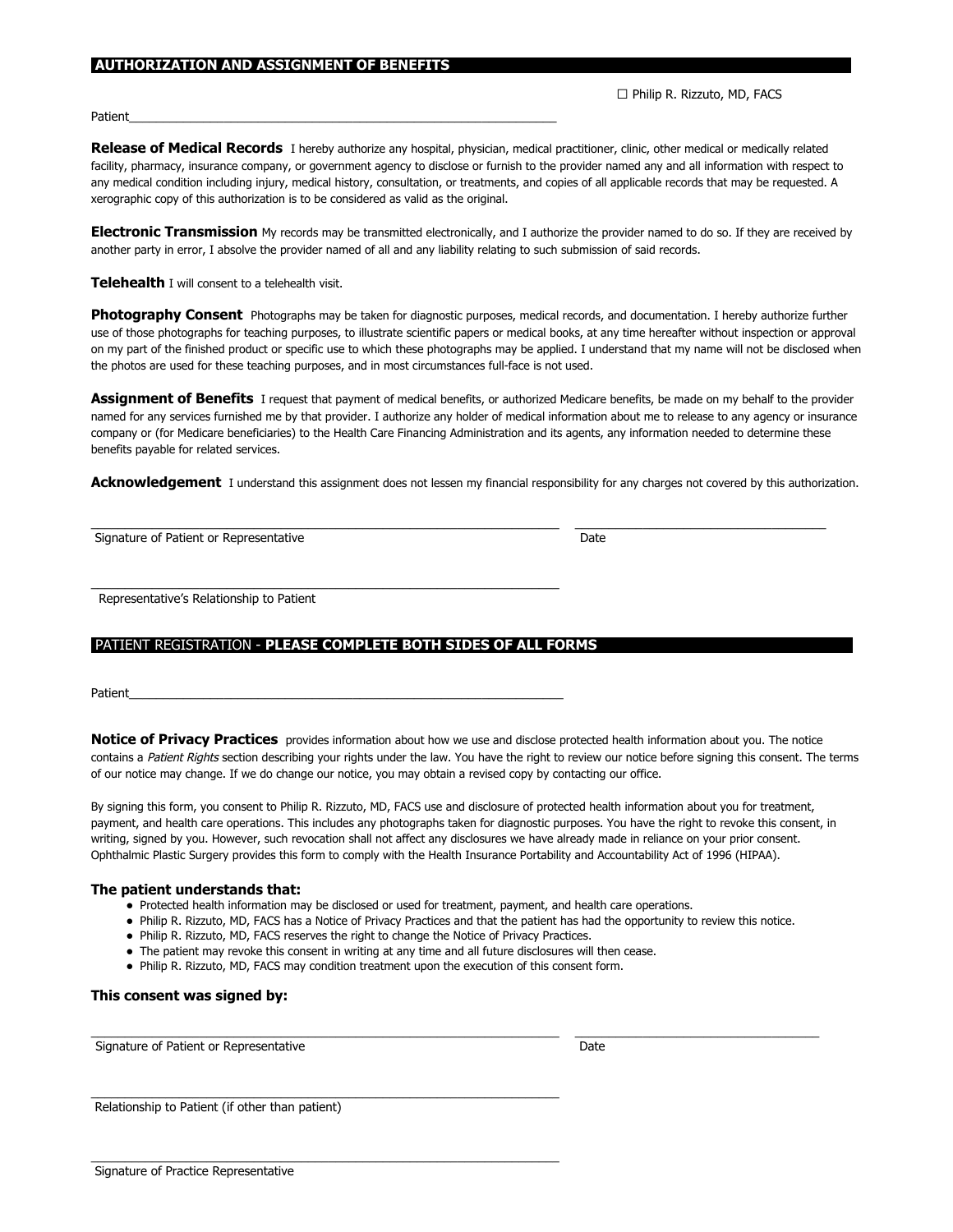${\sf Patient}\_$   $\blacksquare$ 

## **VISION HISTORY**

## **Do you wear:**

| YES        | NO  | Glasses                      |
|------------|-----|------------------------------|
| <b>YES</b> | NO. | Contact lenses               |
| <b>YES</b> | NO. | An artificial eye            |
|            |     | Have you ever had:           |
| <b>YES</b> | NΟ  | Cataract                     |
| <b>YES</b> | NO. | Glaucoma                     |
| <b>YES</b> | NO. | <b>Diabetes</b>              |
| <b>YES</b> | NO. | Lazy eye                     |
| <b>YES</b> | NO. | Double vision                |
| <b>YES</b> | NO. | <b>Floaters</b>              |
| <b>YES</b> | NO. | Halos                        |
| <b>YES</b> | NO. | Flashing lights              |
| <b>YES</b> | NO. | Abnormal light sensitivity   |
| <b>YES</b> | NO. | <b>Blind spots</b>           |
| <b>YES</b> | NO. | Jagged lines in your vision  |
| <b>YES</b> | NO. | Poor side vision             |
| <b>YES</b> | NO. | Poor night vision            |
| <b>YES</b> | NO  | Poor color perception        |
| <b>YES</b> | NO. | Poor depth perception        |
| <b>YES</b> | NO. | Retinal problems             |
| <b>YES</b> | NO. | Poor blood supply to the eye |
| <b>YES</b> | NO. | Serious eye infection        |
| <b>YES</b> | NO. | Abnormal pupil               |
| <b>YES</b> | NO. | Other, if so, what?          |

#### **FAMILY EYE HISTORY**

## **Has anyone in your immediate family ever had:**

\_\_\_\_\_\_\_\_\_\_\_\_\_\_\_\_\_\_\_\_\_\_\_\_\_\_\_\_\_\_\_\_\_\_\_\_ \_\_\_\_\_\_\_\_\_\_\_\_\_\_\_\_\_\_\_\_\_\_\_\_\_\_\_\_\_\_\_\_\_\_\_\_

| YFS        | NΩ | Cataracts                   |
|------------|----|-----------------------------|
| <b>YFS</b> | NΟ | Glaucoma                    |
| <b>YFS</b> | NΟ | <b>Diabetes</b>             |
| <b>YES</b> | NΟ | Macular degeneration        |
| <b>YFS</b> | NΟ | Retinal problems            |
| <b>YFS</b> | NΟ | Blindness form of any cause |
| <b>YFS</b> | NΟ | Hereditary eye problem      |
| <b>YFS</b> | NΟ | Other eye disorders, if so, |
|            |    | what?                       |
|            |    |                             |

\_\_\_\_\_\_\_\_\_\_\_\_\_\_\_\_\_\_\_\_\_\_\_\_\_\_\_\_\_\_\_\_\_\_\_\_

## **EYE, EYELID, TEARING HISTORY**

|            |     | Do you have or have been treated |
|------------|-----|----------------------------------|
| for:       |     |                                  |
| <b>YES</b> | NΟ  | Dry eyes                         |
| <b>YES</b> | NO  | Red eyes                         |
| <b>YES</b> | NO  | Itchy eyes                       |
| <b>YES</b> | NO  | Wet eyes                         |
| <b>YES</b> | NO  | Overflowing tears                |
| <b>YES</b> | NO  | Eye that bulges                  |
| <b>YES</b> | NO  | Pressure in/behind the eye       |
| <b>YES</b> | NO  | Lids/lashes stick together       |
| <b>YES</b> | NΟ  | Pus around the eye               |
| <b>YFS</b> | NΟ  | Crusting or red lids             |
| VEC        | חוח | l azy or droomy over             |

| <b>YES</b> | NO | Lazy or droopy eyes        |
|------------|----|----------------------------|
| <b>YES</b> | NO | Lid retraction             |
| <b>YES</b> | NO | Thyroid eye disease        |
| <b>YES</b> | NO | Eye that turns in or out   |
| <b>YES</b> | NO | Eye or eyelid growths      |
| <b>YES</b> | NO | Spasms of the lids or face |
| <b>YES</b> | NO | Facial weakness or palsy   |
| <b>YES</b> | NΟ | Eye, lid, or facial injury |
| <b>YES</b> | NΟ | Eye surgery, if so, what?  |

### YES NO Other, if so, what?

\_\_\_\_\_\_\_\_\_\_\_\_\_\_\_\_\_\_\_\_\_\_\_\_\_\_\_\_\_\_\_\_\_ \_\_\_\_\_\_\_\_\_\_\_\_\_\_\_\_\_\_\_\_\_\_\_\_\_\_\_\_\_\_\_\_\_

\_\_\_\_\_\_\_\_\_\_\_\_\_\_\_\_\_\_\_\_\_\_\_\_\_\_\_\_\_\_\_\_\_ \_\_\_\_\_\_\_\_\_\_\_\_\_\_\_\_\_\_\_\_\_\_\_\_\_\_\_\_\_\_\_\_\_

#### **SOCIAL HISTORY**

| NO  | Do you smoke now?                                                                                                                                                                                                                                                                                                                                                                                                    |
|-----|----------------------------------------------------------------------------------------------------------------------------------------------------------------------------------------------------------------------------------------------------------------------------------------------------------------------------------------------------------------------------------------------------------------------|
|     | How much?                                                                                                                                                                                                                                                                                                                                                                                                            |
|     |                                                                                                                                                                                                                                                                                                                                                                                                                      |
| ΝO  | Have you ever smoked?                                                                                                                                                                                                                                                                                                                                                                                                |
|     | How many years?                                                                                                                                                                                                                                                                                                                                                                                                      |
|     | How much?____________                                                                                                                                                                                                                                                                                                                                                                                                |
|     | When did you stop? _____                                                                                                                                                                                                                                                                                                                                                                                             |
|     |                                                                                                                                                                                                                                                                                                                                                                                                                      |
| NO  | Do you drink alcohol?                                                                                                                                                                                                                                                                                                                                                                                                |
|     | How much?                                                                                                                                                                                                                                                                                                                                                                                                            |
|     | How often? ____________                                                                                                                                                                                                                                                                                                                                                                                              |
| NO  | Did you drink in the past?                                                                                                                                                                                                                                                                                                                                                                                           |
|     | How much?                                                                                                                                                                                                                                                                                                                                                                                                            |
|     | How often? $\frac{1}{\sqrt{1-\frac{1}{2}}}\frac{1}{\sqrt{1-\frac{1}{2}}}\frac{1}{\sqrt{1-\frac{1}{2}}}\frac{1}{\sqrt{1-\frac{1}{2}}}\frac{1}{\sqrt{1-\frac{1}{2}}}\frac{1}{\sqrt{1-\frac{1}{2}}}\frac{1}{\sqrt{1-\frac{1}{2}}}\frac{1}{\sqrt{1-\frac{1}{2}}}\frac{1}{\sqrt{1-\frac{1}{2}}}\frac{1}{\sqrt{1-\frac{1}{2}}}\frac{1}{\sqrt{1-\frac{1}{2}}}\frac{1}{\sqrt{1-\frac{1}{2}}}\frac{1}{\sqrt{1-\frac{1}{2}}}\$ |
| NO. | Have you ever used IV drugs?                                                                                                                                                                                                                                                                                                                                                                                         |
| NΟ  | Are you pregnant?                                                                                                                                                                                                                                                                                                                                                                                                    |
|     |                                                                                                                                                                                                                                                                                                                                                                                                                      |

#### **MEDICAL HISTORY**

## **Do you have or have been treated**

| for:       |           |                           |
|------------|-----------|---------------------------|
| YES        | ΝO        | <b>Diabetes</b>           |
| YES        | ΝO        | High blood pressure       |
| YES        | ΝO        | Low blood pressure        |
| YES        | NO        | Thyroid problems          |
| YES        | ΝO        | Lung problems             |
| YES        | ΝO        | Bleeding problems         |
| YES        | ΝO        | Hardening of the arteries |
| YES        | ΝO        | <b>Strokes</b>            |
| YES        | NO        | Seizures                  |
| YES        | ΝO        | Myasthenia                |
| YES        | NO        | Cancer                    |
| YES        | ΝO        | Skin cancer               |
| YES        | ΝO        | <b>Hepatitis</b>          |
| <b>YES</b> | ΝO        | Asthma                    |
| YES        | NO        | <b>Arthritis</b>          |
| YES        | ΝO        | <b>Ulcers</b>             |
| YES        | NO        | Lupus                     |
| YES        | <b>NO</b> | Multiple sclerosis        |
| <b>YES</b> | NO        | Heart problems            |
|            |           | If so, what type:         |
| YES        | ΝO        | Angina                    |
| <b>YES</b> | ΝO        | Congestive heart failure  |
| YES        | ΝO        | Myocardial failure        |
| YES        | ΝO        | Heart valve disease       |
| YES        | ΝO        | Chest pain                |
| YES        | ΝO        | Shortness of breath       |
| YES        | ΝO        | Other heart disease       |
|            |           |                           |
|            |           |                           |
| <b>YFS</b> | NO –      | Hypercholesterol          |
| YES        | ΝO        | Sleep Apnea               |
| YES        | NO        | C-Pap                     |
| <b>YES</b> | NO        | Other medical problems?   |
|            |           |                           |
|            |           |                           |
|            |           |                           |
|            |           |                           |

\_\_\_\_\_\_\_\_\_\_\_\_\_\_\_\_\_\_\_\_\_\_\_\_\_\_\_\_\_\_\_\_\_\_\_ \_\_\_\_\_\_\_\_\_\_\_\_\_\_\_\_\_\_\_\_\_\_\_\_\_\_\_\_\_\_\_\_\_\_\_ \_\_\_\_\_\_\_\_\_\_\_\_\_\_\_\_\_\_\_\_\_\_\_\_\_\_\_\_\_\_\_\_\_\_\_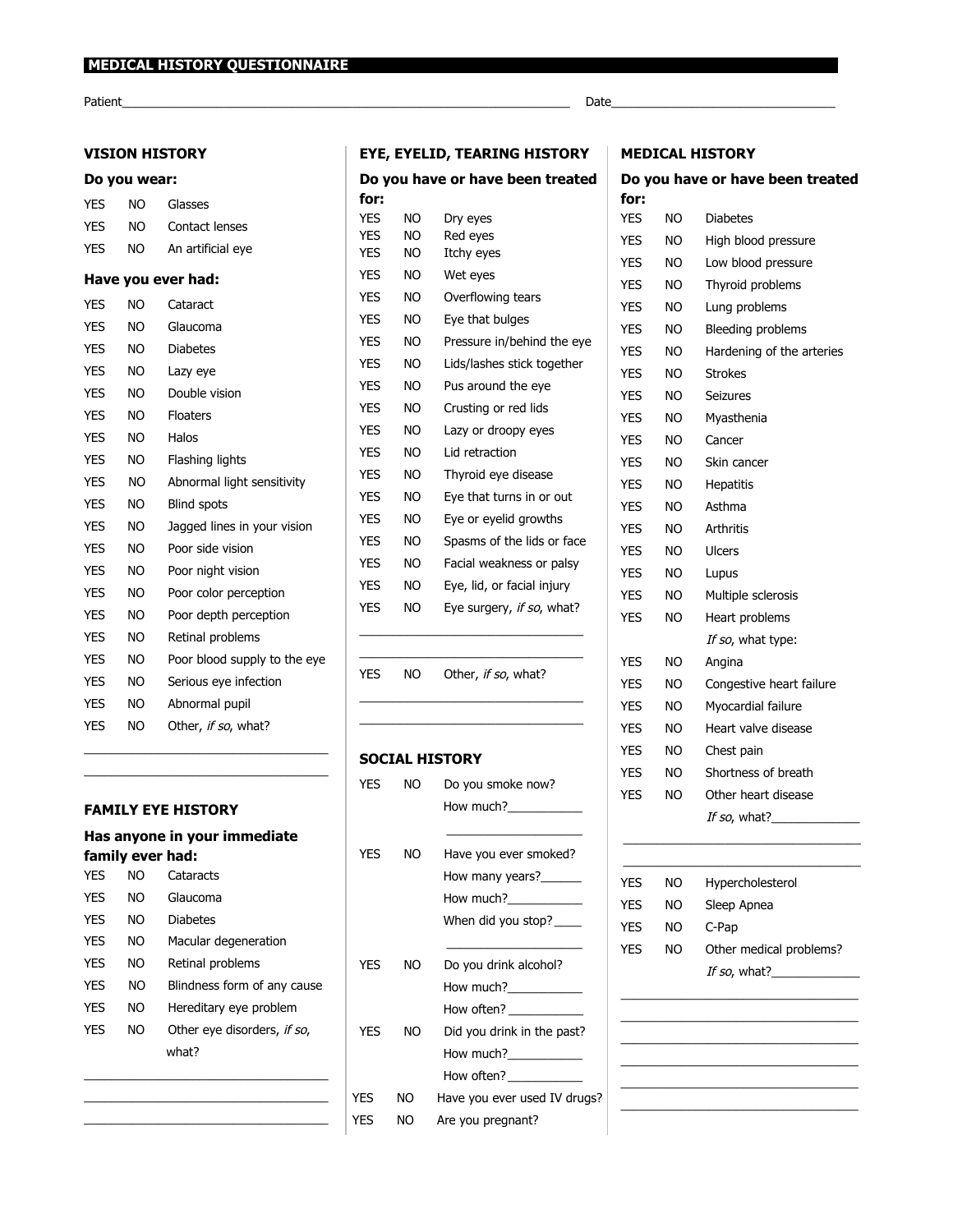## **MEDICAL HISTORY QUESTIONNAIRE - continued**

 ${\sf Patient}\_$   $\blacksquare$ 

## **SURGICAL HISTORY**

#### **ALLERGIES**

| YES | NO | Have you ever had a reaction   |
|-----|----|--------------------------------|
|     |    | to <i>general</i> anesthesia?  |
| YES | NO | Have you ever had a reaction   |
|     |    | to <i>local</i> anesthesia?    |
| YES | NΟ | Have you ever had a blood      |
|     |    | transfusion?                   |
|     |    | When?                          |
| YES | NΟ | Have you ever had surgery or   |
|     |    | laser surgery?                 |
|     |    | If so, please list any surgery |
|     |    | you have had and the date:     |

\_\_\_\_\_\_\_\_\_\_\_\_\_\_\_\_\_\_\_\_\_\_\_\_\_\_\_\_\_\_\_\_\_\_\_\_ \_\_\_\_\_\_\_\_\_\_\_\_\_\_\_\_\_\_\_\_\_\_\_\_\_\_\_\_\_\_\_\_\_\_\_\_ \_\_\_\_\_\_\_\_\_\_\_\_\_\_\_\_\_\_\_\_\_\_\_\_\_\_\_\_\_\_\_\_\_\_\_\_ \_\_\_\_\_\_\_\_\_\_\_\_\_\_\_\_\_\_\_\_\_\_\_\_\_\_\_\_\_\_\_\_\_\_\_\_ \_\_\_\_\_\_\_\_\_\_\_\_\_\_\_\_\_\_\_\_\_\_\_\_\_\_\_\_\_\_\_\_\_\_\_\_ \_\_\_\_\_\_\_\_\_\_\_\_\_\_\_\_\_\_\_\_\_\_\_\_\_\_\_\_\_\_\_\_\_\_\_\_ \_\_\_\_\_\_\_\_\_\_\_\_\_\_\_\_\_\_\_\_\_\_\_\_\_\_\_\_\_\_\_\_\_\_\_\_ \_\_\_\_\_\_\_\_\_\_\_\_\_\_\_\_\_\_\_\_\_\_\_\_\_\_\_\_\_\_\_\_\_\_\_\_ \_\_\_\_\_\_\_\_\_\_\_\_\_\_\_\_\_\_\_\_\_\_\_\_\_\_\_\_\_\_\_\_\_\_\_\_ \_\_\_\_\_\_\_\_\_\_\_\_\_\_\_\_\_\_\_\_\_\_\_\_\_\_\_\_\_\_\_\_\_\_\_\_

| <b>YFS</b> | NO. | Penicillin                    |
|------------|-----|-------------------------------|
| <b>YFS</b> | NO  | Sulfa                         |
| <b>YFS</b> | NΟ  | Shellfish                     |
| <b>YFS</b> | NΟ  | I atex                        |
| <b>YFS</b> | NΟ  | Epinephrine                   |
| <b>YFS</b> | NΟ  | Betadine/Iodine               |
| <b>YFS</b> | NΟ  | Are you allergic to any other |
|            |     | medicine?                     |
|            |     | If so, please list the        |
|            |     | medicine and the reaction     |

it caused:

\_\_\_\_\_\_\_\_\_\_\_\_\_\_\_\_\_\_\_\_\_\_\_\_\_\_\_\_\_\_\_\_\_\_\_ \_\_\_\_\_\_\_\_\_\_\_\_\_\_\_\_\_\_\_\_\_\_\_\_\_\_\_\_\_\_\_\_\_\_\_ \_\_\_\_\_\_\_\_\_\_\_\_\_\_\_\_\_\_\_\_\_\_\_\_\_\_\_\_\_\_\_\_\_\_\_ \_\_\_\_\_\_\_\_\_\_\_\_\_\_\_\_\_\_\_\_\_\_\_\_\_\_\_\_\_\_\_\_\_\_\_ \_\_\_\_\_\_\_\_\_\_\_\_\_\_\_\_\_\_\_\_\_\_\_\_\_\_\_\_\_\_\_\_\_\_\_ \_\_\_\_\_\_\_\_\_\_\_\_\_\_\_\_\_\_\_\_\_\_\_\_\_\_\_\_\_\_\_\_\_\_\_ \_\_\_\_\_\_\_\_\_\_\_\_\_\_\_\_\_\_\_\_\_\_\_\_\_\_\_\_\_\_\_\_\_\_\_ \_\_\_\_\_\_\_\_\_\_\_\_\_\_\_\_\_\_\_\_\_\_\_\_\_\_\_\_\_\_\_\_\_\_\_ \_\_\_\_\_\_\_\_\_\_\_\_\_\_\_\_\_\_\_\_\_\_\_\_\_\_\_\_\_\_\_\_\_\_\_ \_\_\_\_\_\_\_\_\_\_\_\_\_\_\_\_\_\_\_\_\_\_\_\_\_\_\_\_\_\_\_\_\_\_\_ **T……………………………………………………...**

## **CURRENT MEDICATION**

| YES                                           |                                               | NO Are you currently taking any             |  |
|-----------------------------------------------|-----------------------------------------------|---------------------------------------------|--|
|                                               |                                               | medication?                                 |  |
|                                               |                                               | List all of your current prescription and   |  |
| non-prescription medicines and dosages.       |                                               |                                             |  |
| Refer to the labels for accuracy. Include any |                                               |                                             |  |
|                                               | pills, liquids, drops, ointments, injections, |                                             |  |
|                                               |                                               | powders, or other medicines.                |  |
|                                               |                                               | (For example: Aspirin, Eye drops, Coumadin, |  |
|                                               |                                               | Birth control pills, etc.)                  |  |
|                                               |                                               | <b>Name, Strength (mg etc.), How often</b>  |  |
|                                               |                                               | If you take more than 8 medications         |  |
|                                               | Please attach a list                          |                                             |  |

\_\_\_\_\_\_\_\_\_\_\_\_\_\_\_\_\_\_\_\_\_\_\_\_\_\_\_\_\_\_\_\_\_\_\_\_ \_\_\_\_\_\_\_\_\_\_\_\_\_\_\_\_\_\_\_\_\_\_\_\_\_\_\_\_\_\_\_\_\_\_\_\_ \_\_\_\_\_\_\_\_\_\_\_\_\_\_\_\_\_\_\_\_\_\_\_\_\_\_\_\_\_\_\_\_\_\_\_\_ \_\_\_\_\_\_\_\_\_\_\_\_\_\_\_\_\_\_\_\_\_\_\_\_\_\_\_\_\_\_\_\_\_\_\_\_ \_\_\_\_\_\_\_\_\_\_\_\_\_\_\_\_\_\_\_\_\_\_\_\_\_\_\_\_\_\_\_\_\_\_\_\_ \_\_\_\_\_\_\_\_\_\_\_\_\_\_\_\_\_\_\_\_\_\_\_\_\_\_\_\_\_\_\_\_\_\_\_\_ \_\_\_\_\_\_\_\_\_\_\_\_\_\_\_\_\_\_\_\_\_\_\_\_\_\_\_\_\_\_\_\_\_\_\_\_ \_\_\_\_\_\_\_\_\_\_\_\_\_\_\_\_\_\_\_\_\_\_\_\_\_\_\_\_\_\_\_\_\_\_\_\_ \_\_\_\_\_\_\_\_\_\_\_\_\_\_\_\_\_\_\_\_\_\_\_\_\_\_\_\_\_\_\_\_\_\_\_\_ **…………………………………………….….**

## **REVIEW OF SYMPTOMS………………**

### **CONSTITUTIONAL SYMPTOMS**

| <b>YES</b> | NO. | Change in general health |
|------------|-----|--------------------------|
| <b>YES</b> | NO. | Change in strength       |
| <b>YES</b> | NO. | Fever                    |
| <b>YES</b> | NO. | Weight loss              |
|            |     |                          |

#### **CARDIOVASCULAR**

| <b>YES</b> | NΟ | Pain in chest                   |
|------------|----|---------------------------------|
| <b>YES</b> | ΝO | Palpitations                    |
| <b>YES</b> | NΟ | Shortness of breath             |
| <b>YES</b> | ΝO | Difficulty breathing lying down |
| <b>YES</b> | ΝO | Swelling in the ankles          |

#### **RESPIRATORY**

| YES | NΟ | Cough             |
|-----|----|-------------------|
| YES | NΟ | Spitting up blood |

#### **GASTROINTESTINAL**

| <b>YES</b> | NO | Change in appetite |
|------------|----|--------------------|
| <b>YES</b> | NO | Heartburn          |
| <b>YES</b> | NO | Nausea             |
| <b>YES</b> | NO | Vomiting           |
| <b>YES</b> | NO | Vomiting blood     |
| <b>YES</b> | NO | Jaundice           |
| <b>YES</b> | NΟ | Dark urine         |

#### **GENITOURINARY**

| YES.         | NO  | Pain on urination      |  |
|--------------|-----|------------------------|--|
| YES          | NO  | Change in frequency of |  |
|              |     | urination              |  |
| YES          | NO. | Blood in urine         |  |
| NEUROLOGICAL |     |                        |  |
| YES          | NΟ  | Insomnia               |  |
| YES          | NO  | Convulsions            |  |
| YES          | NO  | Weakness               |  |
| YES          | ΝO  | Change in memory       |  |
|              |     |                        |  |

#### **PSYCHIATRIC**

| YES. | NO. | Any change in mood |
|------|-----|--------------------|
| YES. | NO. | Depression         |
| YES. | NO. | Anxiety            |

### **ENDOCRINE**

| YES | NΟ | Enlargement of thyroid   |
|-----|----|--------------------------|
| YES | NΟ | Heat or cold intolerance |
| YES | NΟ | Changes in the hair      |
| YES | NΟ | Breast nodules           |

#### **HEMATOLOGIC/LYMPHATIC**

| NΟ  | Easy bruising or bleeding    |
|-----|------------------------------|
| NΟ  | Anemia                       |
| NO. | Swelling of the lymph glands |
|     |                              |
| NΟ  | Abnormal moles               |
| NO. | Bleeding                     |
| NΟ  | Skin lesions                 |
| NΟ  | Breast lumps                 |
| NΟ  | Rash                         |
| NO. | Eruptions                    |
| NΟ  | Itching                      |
| NΟ  | Pigmentation or loss         |
|     | of pigmentation              |
| NO  | Sweating                     |
| NΟ  | Alteration in hair or nails  |
| NΟ  | Abnormal scarring or keloids |
| NΟ  | Cold sores                   |
|     |                              |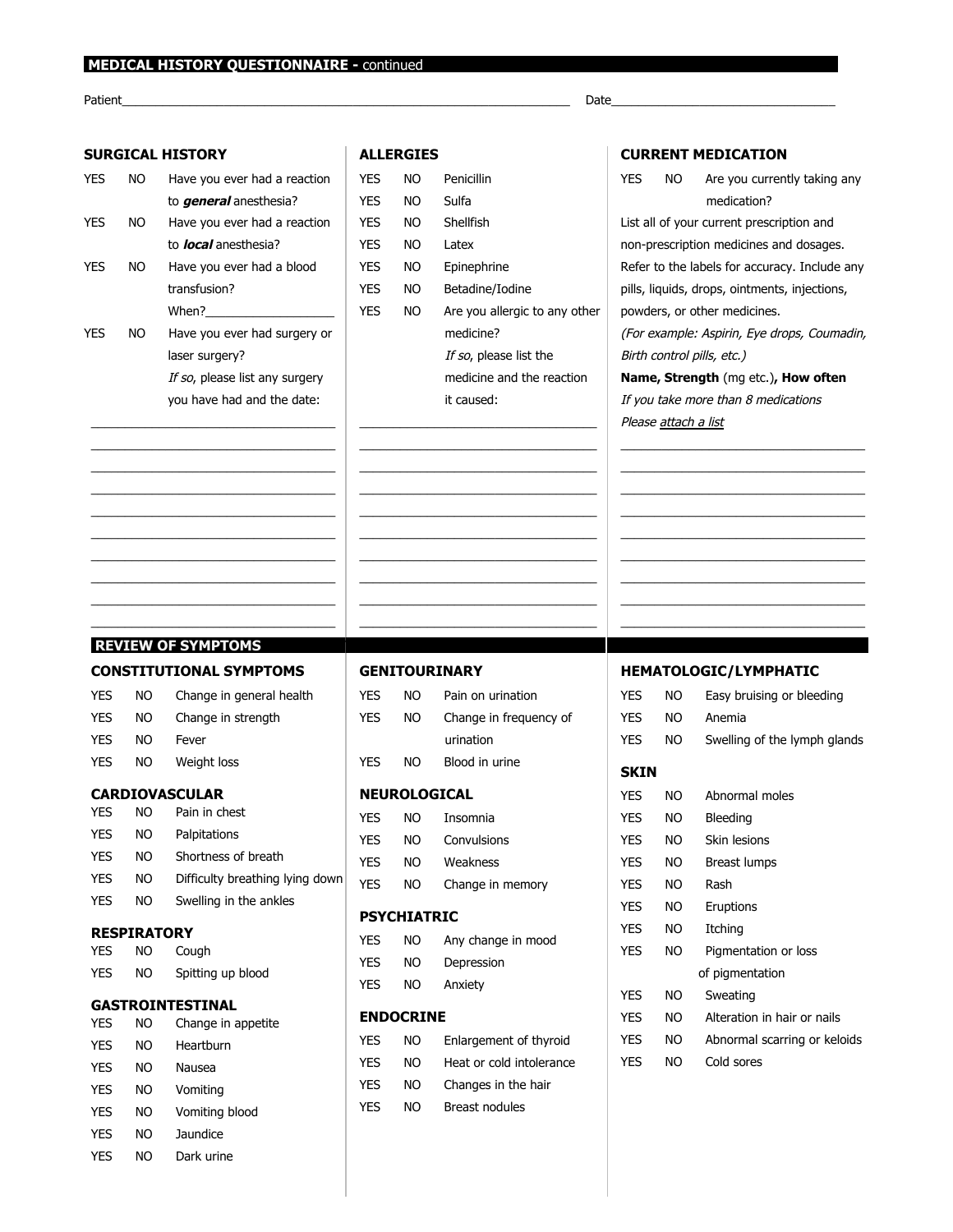## **CREDIT CARD FILE POLICY**

At Philip R. Rizzuto, MD LTD we require keeping your credit or debit card on file as a convenient method of payment for the portion of services that your insurance doesn't cover, but for which you are liable. Without this authorization, a billing fee will be added to your account for any balances that we must attempt to collect through mailing monthly statements. Furthermore, an "outstanding balance" charge of 1.5 percent of the total bill will be charged for each month that the bill remains unpaid.

Your credit card information is kept confidential and secure and payments to your card are processed only after the claim has been filed and processed by your insurer and the insurance portion of the claim has paid and posted to the account.

I authorize Philip R. Rizzuto, MD LTD to change the portion of my bill that is my financial responsibility to the following credit or debit card:

| <b>HSA</b>             | Amex | Visa                                                         | Mastercard               | Discover |
|------------------------|------|--------------------------------------------------------------|--------------------------|----------|
| Credit Card Number     |      | <u> 1980 - Johann Stoff, martin fransk politik (d. 1980)</u> |                          |          |
| <b>Expiration Date</b> |      | $\frac{1}{\sqrt{1-\frac{1}{2}}}$                             |                          |          |
| Cardholder Name        |      |                                                              |                          |          |
| Signature              |      |                                                              |                          |          |
| <b>Billing Address</b> |      |                                                              |                          |          |
|                        | City | State                                                        | $Zip$ <sub>_______</sub> |          |

I (we), the undersigned, authorize and request Philip R. Rizzuto, MD LTD to charge my credit card, indicated above, for balances due for services rendered that my insurance company identifies as my financial responsibility.

This authorization relates to all payments not covered by my insurance company for services provided to me by Philip R. Rizzuto, MD LTD.

This authorization will remain in effect until I (we) cancel this authorization. To cancel, I (we) must give a 60 day notification to Philip R. Rizzuto, MD LTD.

In writing and the account must be in good standing.

Patient Name (Print):

Patients Signature:

Date  $\frac{1}{2}$  /  $\frac{1}{2}$  /  $\frac{1}{2}$